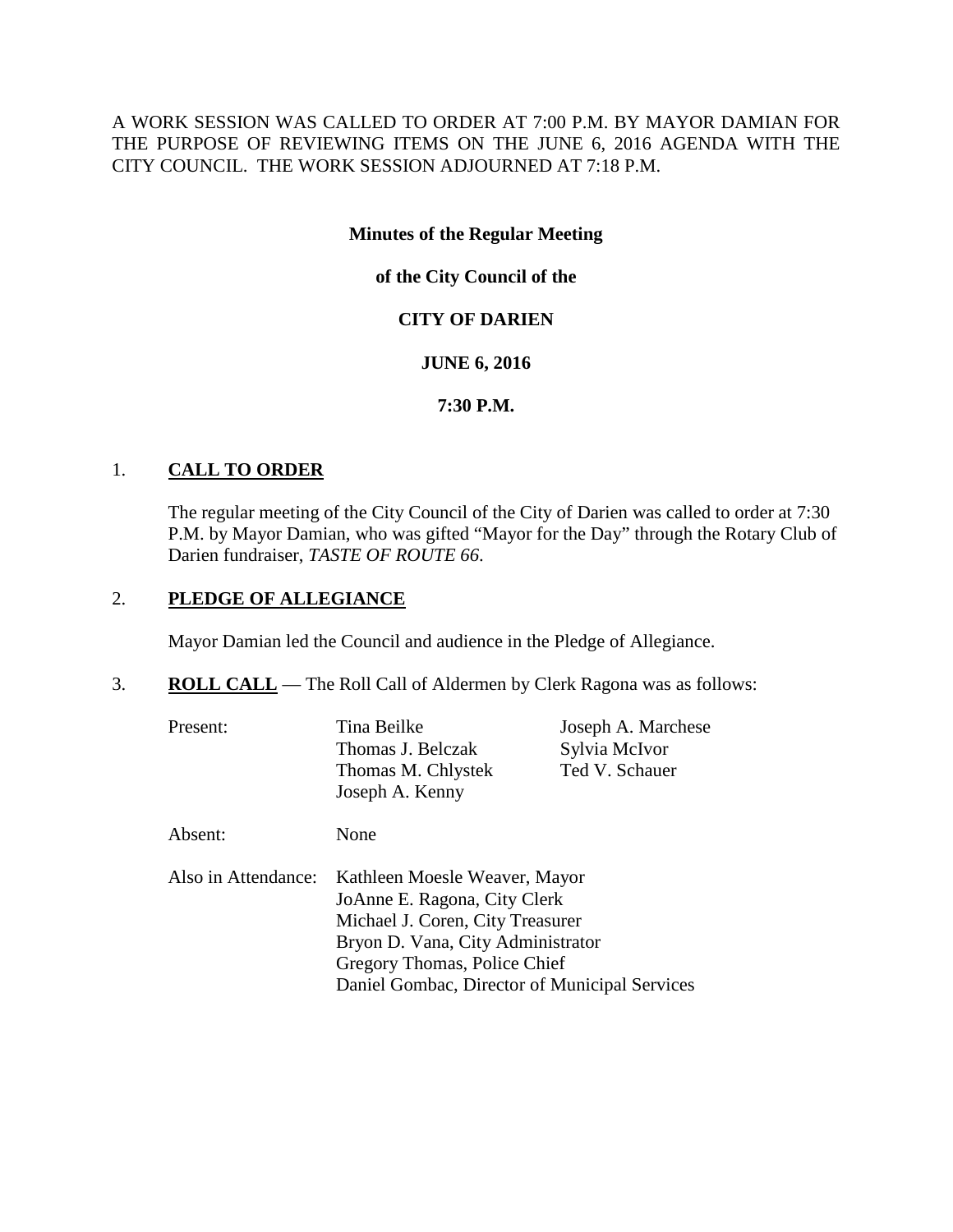4. **DECLARATION OF A QUORUM** — There being seven aldermen present, Mayor Weaver declared a quorum.

### 5. **QUESTIONS, COMMENTS AND ANNOUNCEMENTS – GENERAL**

There were none.

6. **APPROVAL OF MINUTES** – May 16, 2016 City Council Meeting

It was moved by Alderman Schauer and seconded by Alderman Chlystek to approve the minutes of the City Council Meeting of May 16, 2016.

| Roll Call: | Ayes:    | Beilke, Belczak, Chlystek, Kenny, Marchese,<br>Schauer                    |  |  |
|------------|----------|---------------------------------------------------------------------------|--|--|
|            | Abstain: | McIvor                                                                    |  |  |
|            | Nays:    | None                                                                      |  |  |
|            | Absent:  | None                                                                      |  |  |
|            |          | Results: Ayes 6 Nays 0, Abstain 1, Absent 0<br><b>MOTION DULY CARRIED</b> |  |  |

# 7. **RECEIVING OF COMMUNICATIONS**

Alderman Marchese received an email from Dan Hardman, resident of Sawmill Creek, regarding recycling electronics. Administrator Vana will contact current hauler for available options.

Alderman McIvor…

…received communication from a resident on Dartmouth Lane regarding the early morning construction on Manning Road. Director Gombac contacted the developer and responded to resident.

…commented about the flooding in front of Popeye's. Director Gombac is working with the property owner and DuPage County.

Alderman Kenny…

…received communication from residents Lisa Stella and Bill Lisy, 7100 block of Walden, about the flooding and upkeep of Birchwood Park. Director Gombac contacted the Park District requesting them to keep the slope box free of debris for improved water flow.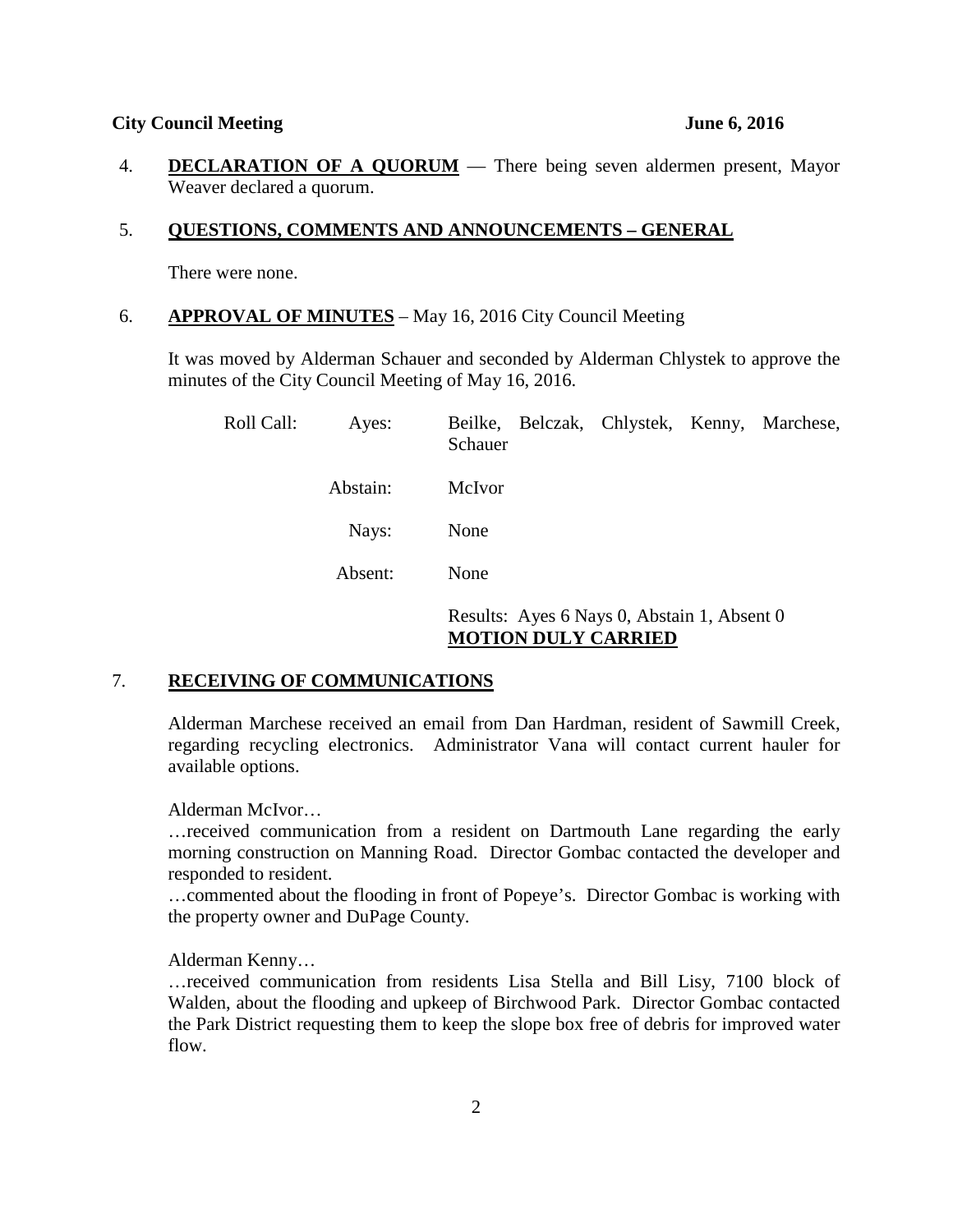... received an email from Dolores and Jim Sennebogen, 1500 block of 73<sup>rd</sup> Street, about the professional and efficient manner the curbs were repaired and the street was resurfaced.

…inquired about the proposed easement between Brookhaven Plaza and Speedway. Director Gombac advised the ingress/egress is currently under review.

Mayor Weaver received a letter from David May, 1100 block of 69<sup>th</sup> Street, regarding decorating the downtown area during the holidays. Administrator Vana contacted Mr. May and explained future plans for Clock Tower Plaza at Cass Avenue and Plainfield Road.

## 8. **MAYOR'S REPORT**

## **A. CONSIDERATION OF A MOTION TO APPROVE THE APPOINTMENT OF BRYAN GAY TO THE PLANNING AND ZONING COMMISSION**

It was moved by Alderman Marchese and seconded by Alderman Beilke to approve the motion as presented.

| Roll Call: | Ayes:   | Beilke, Belczak, Chlystek, Kenny, Marchese,<br>McIvor, Schauer  |
|------------|---------|-----------------------------------------------------------------|
|            | Nays:   | None                                                            |
|            | Absent: | None                                                            |
|            |         | Results: Ayes 7, Nays 0, Absent 0<br><b>MOTION DULY CARRIED</b> |

Clerk Ragona administered the Oath of Office to Bryan Gay. Commissioner Gay thanked the Council for the opportunity to serve on the Planning and Zoning Commission.

### 9. **CITY CLERK'S REPORT**

Clerk Ragona announced a Meet and Greet with Mayor Weaver will be held on Monday, June 20, 2016 at 6:00 P.M. at City Hall in the Conference Room.

### 10. **CITY ADMINISTRATOR'S REPORT**

There was no report.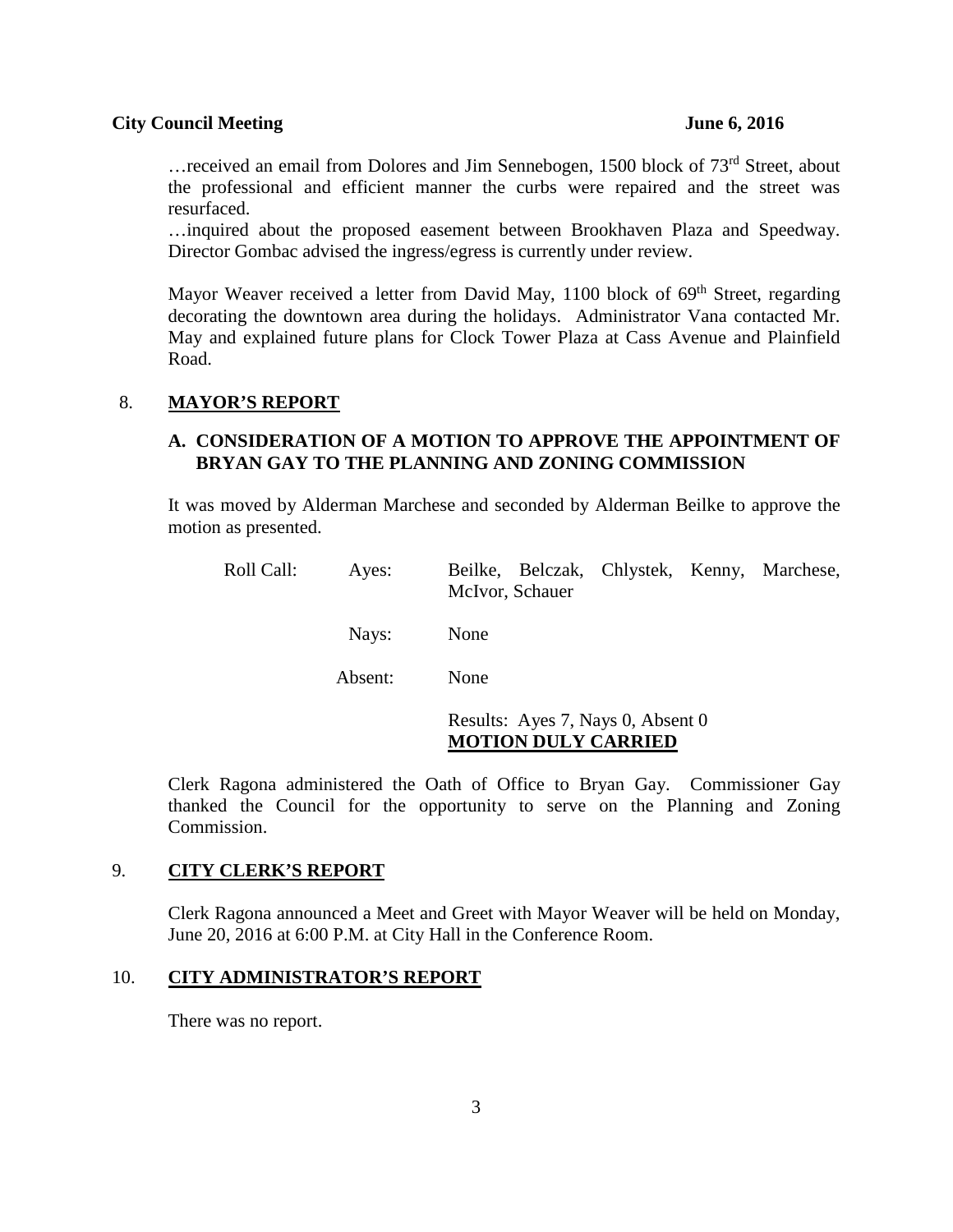## 11. **DEPARTMENT HEAD INFORMATION/QUESTIONS**

## **A. MUNICIPAL SERVICES**

Director Gombac provided an update on the ornamental lighting planned for  $75<sup>th</sup>$  Street & Cass Avenue corridor and the LED street light replacement program.

Director Gombac addressed questions from Council.

## **POLICE DEPARTMENT – NO REPORT**

## 12. **TREASURER'S REPORT**

## **A. WARRANT NUMBER 15-16-26**

It was moved by Alderman Kenny and seconded by Alderman Belczak to approve payment of Warrant Number 15-16-26 in the amount of \$149,453.76 from the enumerated funds, for a total to be approved of \$149,453.76.

| Roll Call: | Ayes:   | Beilke, Belczak, Chlystek, Kenny, Marchese,<br>McIvor, Schauer  |
|------------|---------|-----------------------------------------------------------------|
|            | Nays:   | None                                                            |
|            | Absent: | None                                                            |
|            |         | Results: Ayes 7, Nays 0, Absent 0<br><b>MOTION DULY CARRIED</b> |

### **B. WARRANT NUMBER 16-17-03**

It was moved by Alderman Schauer and seconded by Alderman Belczak to approve payment of Warrant Number 16-17-03 in the amount of \$975,206.87 from the enumerated funds; and \$274,328.29 from payroll funds for the period 5/26/16 for a total to be approved of \$1,249,535.16.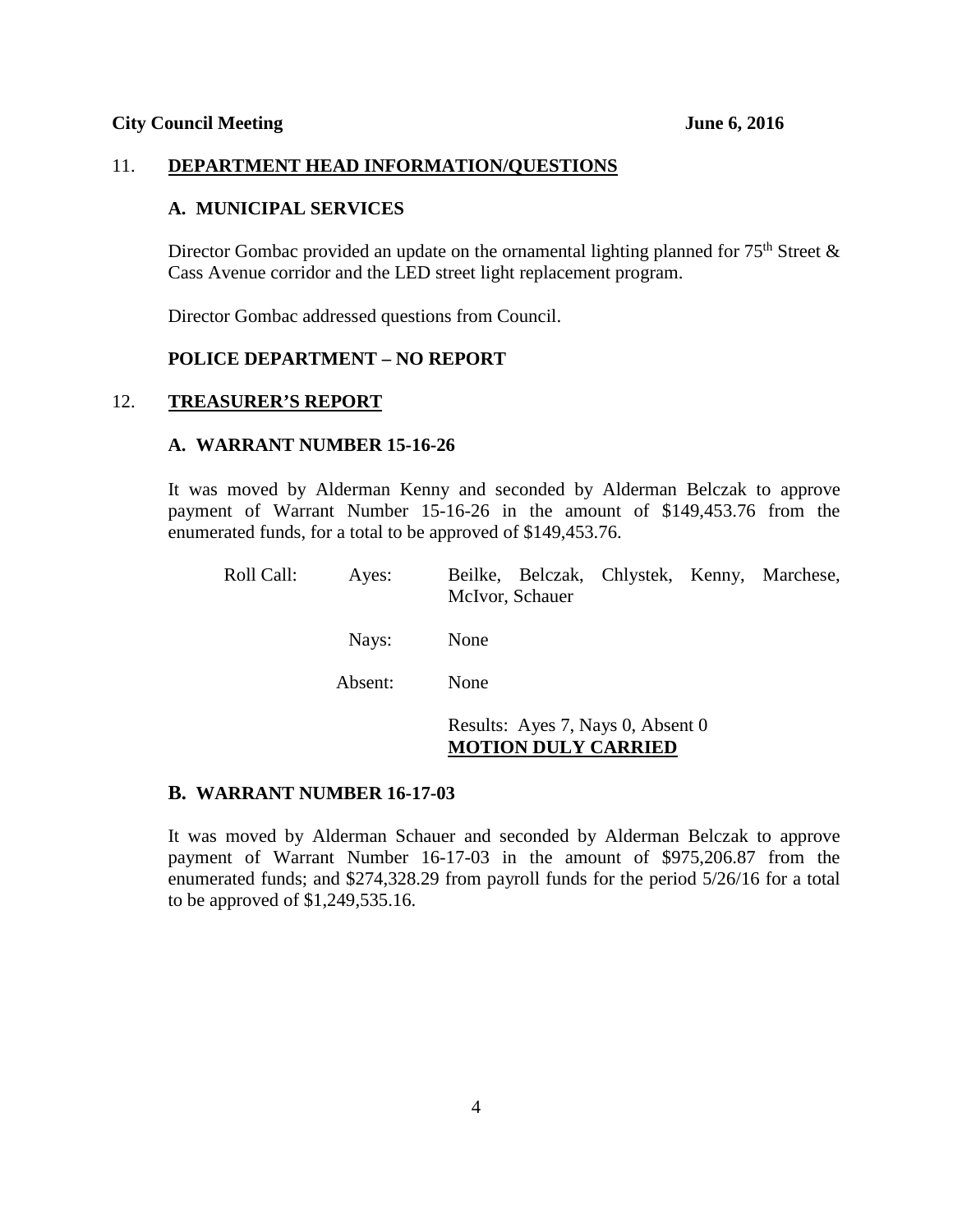| Roll Call: | Ayes:   | Beilke, Belczak, Chlystek, Kenny, Marchese,<br>McIvor, Schauer |
|------------|---------|----------------------------------------------------------------|
|            | Nays:   | None                                                           |
|            | Absent: | None                                                           |
|            |         | Results: Ayes 7, Nays 0, Absent 0                              |

## **MOTION DULY CARRIED**

## 13. **STANDING COMMITTEE REPORTS**

**Administrative/Finance Committee** – Chairman Schauer announced that the July 5, 2016 meeting has been cancelled. The next meeting of the Administrative/Finance Committee is scheduled for August 1, 2016 at 6:00 P.M.

**Municipal Services Committee** – Alderman Marchese advised the minutes of the April 27, 2016 meeting were approved and submitted to the Clerk's Office. He announced the next meeting of the Municipal Services Committee is scheduled for June 27, 2016 at 6:30 P.M. Director Gombac advised that a Special Meeting may be scheduled for June 13, 2016.

**Police Committee** – Alderman McIvor advised the next meeting of the Police Committee is scheduled for June 20, 2016 at 6:00 P.M. in the Police Department Training Room.

## 14. **QUESTIONS AND COMMENTS – AGENDA RELATED**

Director Gombac provided the correct dollar amounts for Consent Agenda Items D & F.

## 15. **OLD BUSINESS**

There was no Old Business.

## 16. **CONSENT AGENDA**

It was moved by Alderman Schauer and seconded by Alderman McIvor to approve by Omnibus Vote the following items on the Consent Agenda:

#### **A. CONSIDERATION OF A MOTION TO APPROVE:**

- **THE ANNUAL FOURTH OF JULY PARADE ON MONDAY, JULY 4, 2016, BEGINNING AT 9:30 A.M., SPONSORED BY THE DARIEN LIONS CLUB AND**
- **AUTHORIZING THE POLICE DEPARTMENT TO ASSIST IN TRAFFIC CONTROL AND AUTHORIZING THE TEMPORARY CLOSURE OF STREETS FOR THE FOURTH OF JULY PARADE: FROM THE JEWEL PARKING LOT,**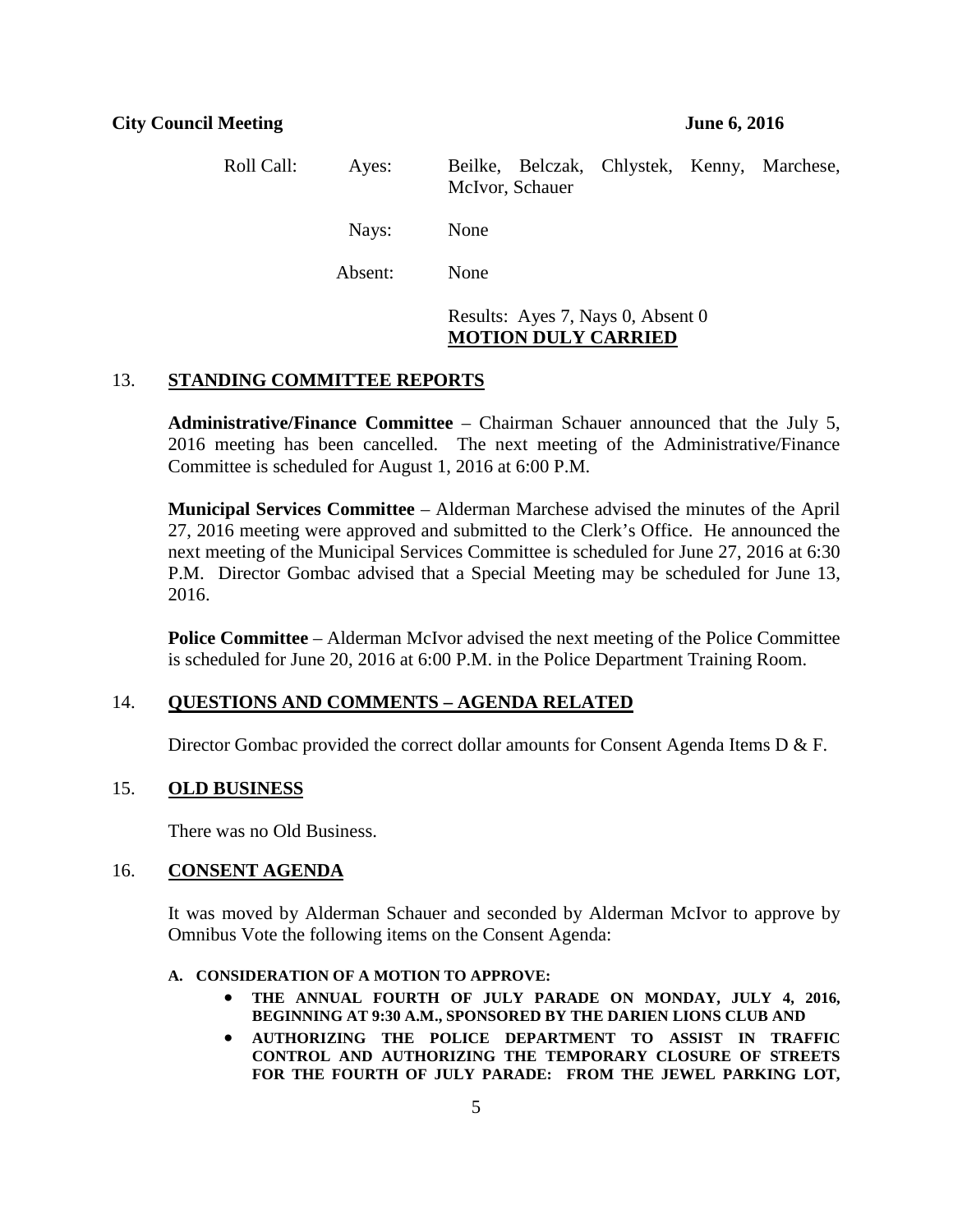**NORTH ON CASS AVENUE TO 71ST STREET; EAST ON 71ST STREET TO CLARENDON HILLS ROAD; SOUTH ON CLARENDON HILLS ROAD TO HINSDALE SOUTH HIGH SCHOOL**

- **B. RESOLUTION NO. R-71-16 A RESOLUTION ACCEPTING A PROPOSAL FROM ASSOCIATED TECHNICAL SERVICES (ATS) FOR THE 2016 WATER LEAK SURVEY, IN THE AMOUNT OF \$9,472.32 FOR THE LEAK DETECTION PHASE AND A PER UNIT COST FOR THE LEAK LOCATION PHASE IN THE AMOUNT OF \$395.00 PER MAINLINE OR SERVICE LEAK, AND \$95.00 PER FIRE HYDRANT LEAK OR MAINLINE VALVE FOR A TOTAL AMOUNT NOT TO EXCEED \$15,000**
- **C. RESOLUTION NO. R-72-16 A RESOLUTION AUTHORIZING THE MAYOR TO ACCEPT A PROPOSAL FROM SUPERIOR ROAD STRIPING IN AN AMOUNT NOT TO EXCEED \$13,000.00 FOR THE 2016 STREET STRIPING PROGRAM**
- **D. RESOLUTION NO. R-73-16 A RESOLUTION TO ENTER INTO A CONTRACT AGREEMENT WITH COMPASS MINERALS AMERICA, INC. FOR THE PURCHASE OF ROCK SALT IN AN AMOUNT NOT TO EXCEED \$191,759.10**
- **E. RESOLUTION NO. R-74-16 A RESOLUTION AUTHORIZING THE MAYOR THE MAYOR TO EXECUTE AN INTERGOVERNMENTAL AGREEMENT BETWEEN THE CITY OF DARIEN AND CENTER CASS SCHOOL DISTRICT #66 FOR ROCK SALT**
- **F. RESOLUTION NO. R-75-16 A RESOLUTION AUTHORIZING THE MAYOR TO EXECUTE AN INTERGOVERNMENTAL AGREEMENT BETWEEN THE CITY OF DARIEN AND THE DARIEN PARK DISTRICT FOR ROCK SALT**
- **G. ORDINANCE NO. O-17-16 AN ORDINANCE APPROVING A VARIATION TO THE DARIEN ZONING ORDINANCE (PZC**
- **H. ORDINANCE NO. O-18-16 AN ORDINANCE APPROVING A VARIATION TO THE DARIEN ZONING ORDINANCE (PZC**
- 

**I. ORDINANCE NO. O-19-16 AN ORDINANCE APPROVING A VARIATION TO THE DARIEN ZONING ORDINANCE (PZC 2016-04: 2310 GREEN VALLEY ROAD)**

**2016-03: 7730 BROOKHAVEN AVENUE)**

**2016-02: 7217 ELEANOR PLACE)**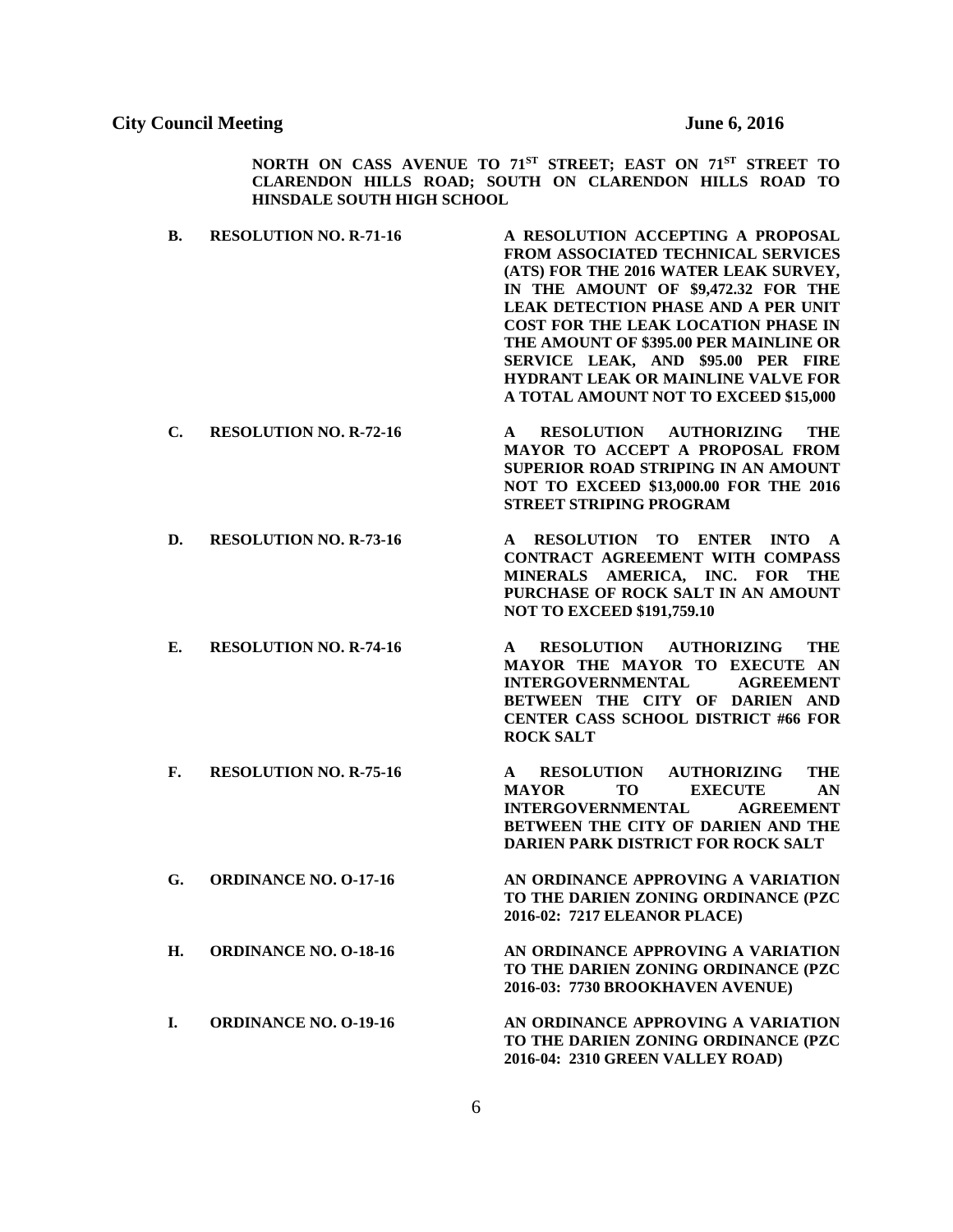- **J. ORDINANCE NO. O-20-16 AN ORDINANCE APPROVING A VARIATION TO THE DARIEN ZONING ORDINANCE (PZC 2016-05: 702 PLAINFIELD ROAD)**
- **K. CONSIDERATION OF A MOTION AUTHORIZING THE PURCHASE OF AMMUNITION FROM: KIESLER'S POLICE SUPPLY IN THE AMOUNT OF \$11,980.84, RAY O"HERRON IN THE AMOUNT OF \$6,805.20, AND TASER INTERNATIONAL IN THE AMOUNT OF \$3,824.10**
- **L. CONSIDERATION OF A MOTIOIN APPROVING THE PURCHASE OF THREE (3) POLICE ADMINISTRATIVE VEHICLES FROM LANDMARK FORD IN THE AMOUNT OF \$58,440**
- **M. CONSIDERATION OF A MOTION APPROVING THE ELIMINATING THE POSITION OF CRIME ANALYST IN THE DARIEN POLICE DEPARTMENT**

| Roll Call: | Ayes: |                 | Beilke, Belczak, Chlystek, Kenny, Marchese, |  |
|------------|-------|-----------------|---------------------------------------------|--|
|            |       | McIvor, Schauer |                                             |  |

- Nays: None
- Absent: None

Results: Ayes 7, Nays 0, Absent 0 **MOTION DULY CARRIED**

#### 17. **NEW BUSINESS**

# **A. CONSIDERATION OF A MOTION TO APPROVE A RESOLUTION AUTHORIZING THE MAYOR AND CITY CLERK TO EXECUTE AN AMENDMENT TO THE CITY ADMINISTRATOR AGREEMENT BETWEEN THE CITY OF DARIEN AND BRYON D. VANA**

It was moved by Alderman Schauer and seconded by Alderman Belczak to approve the motion as presented.

Aldermen Kenny and Beilke provided comments and history regarding this item.

**RESOLUTION NO. R-76-16 A RESOLUTION AUTHORIZING THE MAYOR AND CITY CLERK TO EXECUTE AN AMENDMENT TO THE CITY ADMINISTRATOR AGREEMENT BETWEEN THE CITY OF DARIEN AND BRYON D. VANA**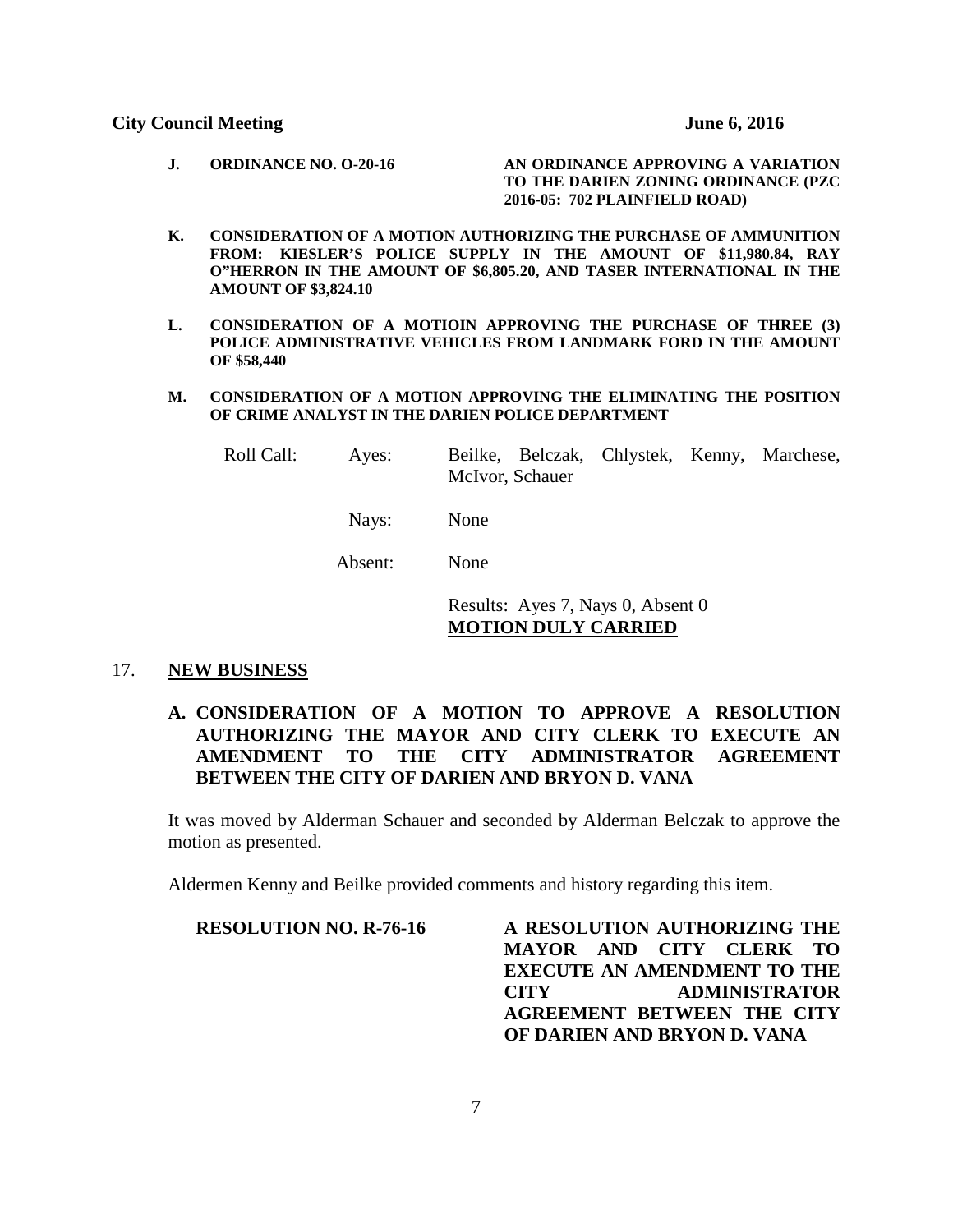| Roll Call: | Ayes:   | Beilke, Belczak, Chlystek, Marchese, McIvor,<br>Schauer         |
|------------|---------|-----------------------------------------------------------------|
|            | Nays:   | Kenny                                                           |
|            | Absent: | None                                                            |
|            |         | Results: Ayes 6, Nays 1, Absent 0<br><b>MOTION DULY CARRIED</b> |

# **B. CONSIDERATION OF A MOTION TO APPROVE A RESOLUTION AUTHORIZING A PRIVATE PROPERTY-DEVELOPMENT STORM WATER MANAGEMENT ASSISTANCE PROJECT FOR 2988 DROVER LANE IN AN AMOUNT NOT TO EXCEED \$6,500**

It was moved by Alderman Belczak and seconded by Alderman Beilke to approve the motion as presented.

Alderman McIvor commented she did not agree with City funding private property improvements (New Business Items B, C, & D), which benefit only six residents; she prefers money be used to beautify City. Aldermen Marchese, Chlystek, and Beilke expressed why they supported the Rear-Yard Drainage Projects. Alderman Kenny concurred with Alderman McIvor.

| <b>RESOLUTION NO. R-77-16</b> |                | A RESOLUTION AUTHORIZING A          |
|-------------------------------|----------------|-------------------------------------|
|                               | <b>PRIVATE</b> | <b>PROPERTY-</b>                    |
|                               |                | DEVELOPMENT STORM WATER             |
|                               | MANAGEMENT     | <b>ASSISTANCE</b>                   |
|                               |                | <b>PROJECT FOR 2988 DROVER LANE</b> |
|                               |                | IN AN AMOUNT NOT TO EXCEED          |
|                               | \$6,500        |                                     |
|                               |                |                                     |

- Roll Call: Ayes: Beilke, Belczak, Chlystek, Marchese, Schauer
	- Nays: Kenny, McIvor
	- Absent: None

Results: Ayes 5, Nays 2, Absent 0 **MOTION DULY CARRIED**

## **C. CONSIDERATION OF A MOTION TO APPROVE A RESOLUTION AUTHORIZING A PRIVATE PROPERTY-DEVELOPMENT STORM**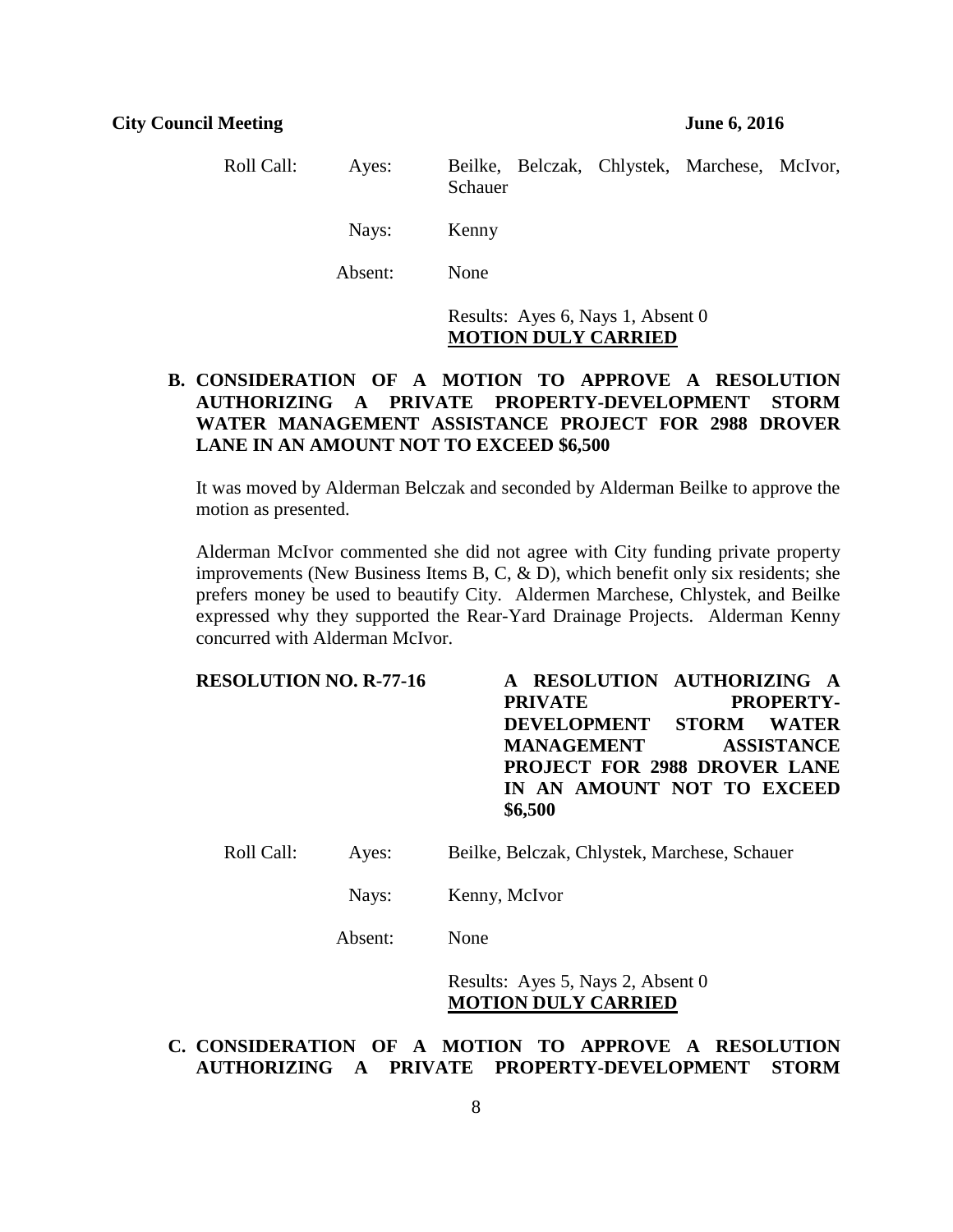# **WATER MANAGEMENT ASSISTANCE PROJECT FOR 705, 709 AND 713 70TH STREET AND 714 MAPLE LANE IN AN AMOUNT NOT TO EXCEED \$16,152**

It was moved by Alderman Belczak and seconded by Alderman Beilke to approve the motion as presented.

**RESOLUTION NO. R-78-16 A RESOLUTION AUTHORIZING A**  PRIVATE PROPERTY-<br>DEVELOPMENT STORM WATER **DEVELOPMENT STORM WATER MANAGEMENT ASSISTANCE PROJECT FOR 705, 709 AND 713 70TH STREET AND 714 MAPLE LANE IN AN AMOUNT NOT TO EXCEED \$16,152**

- Roll Call: Ayes: Beilke, Belczak, Chlystek, Marchese, Schauer
	- Nays: Kenny, McIvor

Absent: None

Results: Ayes 5, Nays 2, Absent 0 **MOTION DULY CARRIED**

# **D. CONSIDERATION OF A MOTION TO APPROVE A RESOLUTION AUTHORIZING A PRIVATE PROPERTY-DEVELOPMENT STORM WATER MANAGEMENT ASSISTANCE PROJECT FOR 125 HOLLY AVENUE IN AN AMOUNT NOT TO EXCEED \$18,500**

It was moved by Alderman Belczak and seconded by Alderman Schauer to approve the motion as presented.

**RESOLUTION NO. R-79-16 A RESOLUTION AUTHORIZING A**  PRIVATE PROPERTY-**DEVELOPMENT STORM WATER MANAGEMENT ASSISTANCE PROJECT FOR 125 HOLLY AVENUE IN AN AMOUNT NOT TO EXCEED \$18,500**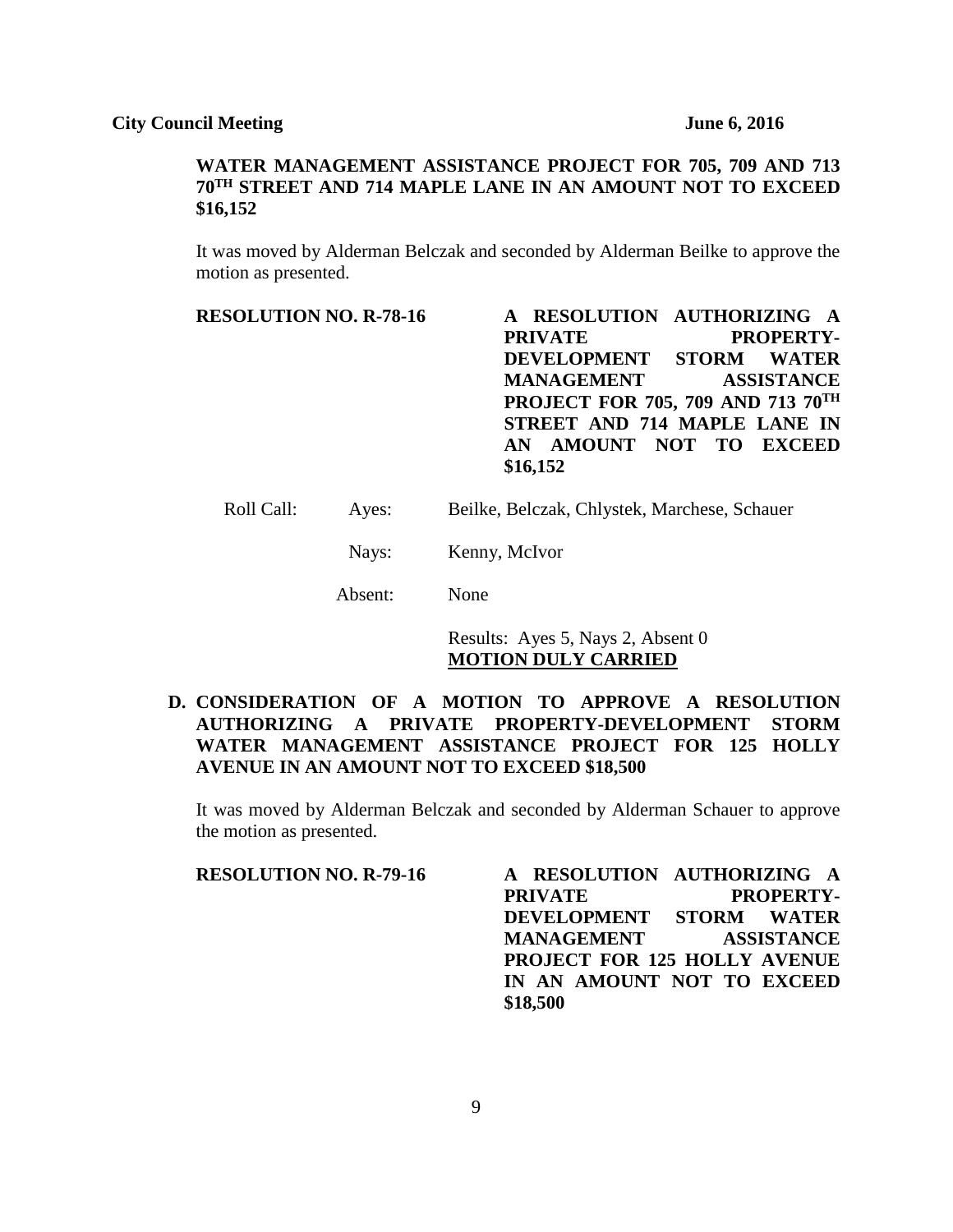| Roll Call: | Aves:   | Beilke, Belczak, Chlystek, Marchese, Schauer |
|------------|---------|----------------------------------------------|
|            | Navs:   | Kenny, McIvor                                |
|            | Absent: | <b>None</b>                                  |

Results: Ayes 5, Nays 2, Absent 0, **MOTION DULY CARRIED**

# **E. CONSIDERATION OF A MOTION TO APPROVE A RESOLUTION ACCEPTING A STORM SEWER EASEMENT FROM THE FOLLOWING PROPERTY: 125 HOLLY AVENUE – PIN 09-23-313-007**

It was moved by Alderman Schauer and seconded by Alderman Belczak to approve the motion as presented.

Alderman McIvor inquired if there was a financial obligation on part of the City. Director Gombac advised there would be none.

| <b>RESOLUTION NO. R-80-16</b> | A RESOLUTION AUTHORIZING            |
|-------------------------------|-------------------------------------|
|                               | <b>ACCEPTING A STORM SEWER</b>      |
|                               | <b>EASEMENT FROM THE FOLLOWING</b>  |
|                               | <b>PROPERTY: 125 HOLLY AVENUE –</b> |
|                               | PIN 09-23-313-007                   |
|                               |                                     |

| Roll Call: | Ayes: | Beilke, Belczak, Chlystek, Kenny, Marchese, |  |  |
|------------|-------|---------------------------------------------|--|--|
|            |       | McIvor, Schauer                             |  |  |

Nays: None

Absent: None

Results: Ayes 7, Nays 0, Absent 0, **MOTION DULY CARRIED**

## 18. **QUESTIONS, COMMENTS AND ANNOUNCEMENTS – GENERAL**

Alderman Marchese reminded Council to complete the application to participate in the  $4<sup>th</sup>$ of July Darien Lions Club parade.